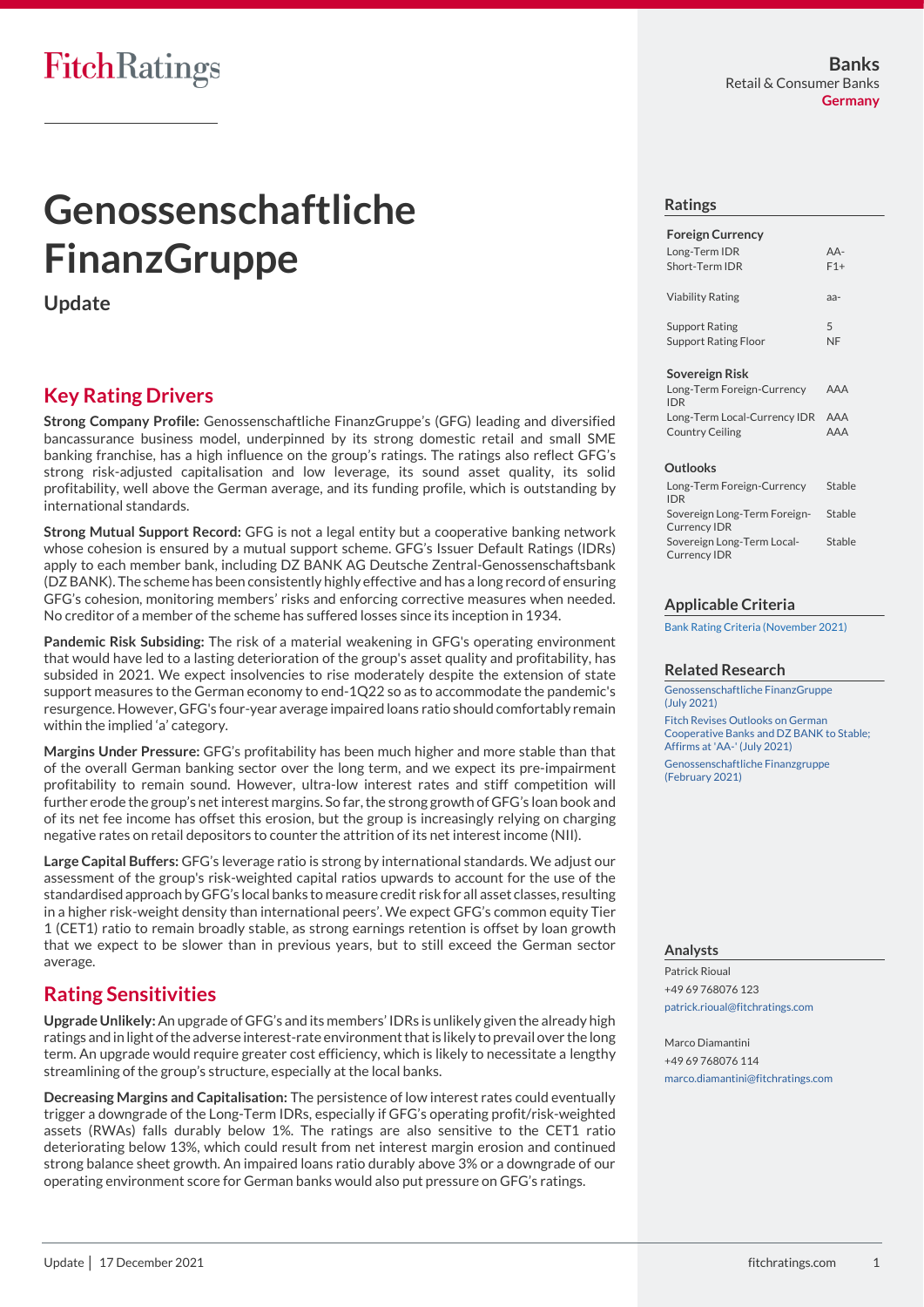#### **Debt Rating Classes**

| <b>Rating level</b>                                                                                                                                          | Rating |
|--------------------------------------------------------------------------------------------------------------------------------------------------------------|--------|
| DZ BANK AG Deutsche Zentral-Genossenschaftsbank                                                                                                              |        |
| Long-term deposit rating <sup>a</sup>                                                                                                                        | AA     |
| Short-term deposit rating <sup>a</sup>                                                                                                                       | $F1+$  |
| Long-term senior preferred debt <sup>a, b</sup>                                                                                                              | AA     |
| Short-term senior preferred debt <sup>a, b</sup>                                                                                                             | $F1+$  |
| Long-term senior non-preferred debt <sup>a</sup>                                                                                                             | $AA-$  |
| Tier 2 subordinated debt <sup>a</sup>                                                                                                                        | A      |
| Deutsche Apotheker- und Aerztebank eG                                                                                                                        |        |
| Long-term deposit rating                                                                                                                                     | $AA-$  |
| Short-term deposit rating                                                                                                                                    | $F1+$  |
| Muenchener Hypothekenbank eG                                                                                                                                 |        |
| Long-term deposit rating                                                                                                                                     | AA     |
| Short-term deposit rating                                                                                                                                    | $F1+$  |
| Local cooperative banks (814 banks at end-1Q21)                                                                                                              |        |
| Long-term deposit ratings                                                                                                                                    | $AA-$  |
| Short-term deposit ratings                                                                                                                                   | $F1+$  |
| <sup>a</sup> Also applies to DZ BANK's subsidiary DZ HYP AG<br><sup>b</sup> Also applies to DZ BANK's subsidiary DZ PRIVATBANK S.A.<br>Source: Fitch Ratings |        |

The long-term deposit and senior preferred debt ratings of DZ BANK and its banking subsidiaries, the long-term deposit rating of Muenchener Hypothekenbank eG (Muenchener Hyp), and DZ BANK's Derivative Counterparty Rating are one notch above their respective Long-Term IDRs of 'AA-' because of the protection provided by resolution buffers to preferred creditors. In our view, resolution would only occur in the extremely unlikely event that GFG's mutual support scheme fails to protect group members' viability.

The deposit ratings of Deutsche Apotheker-und Aerztebank eG's (apoBank) and of the 814 local cooperative banks are aligned with GFG's IDRs due to the absence of sustainable significant resolution debt buffers at these entities. Each local bank is regulated individually as a less significant institution. Consequently, the German regulator's preferred resolution strategy for these banks consists of standard insolvency procedures rather than the preferred resolution strategy of bail-in for the DZ BANK group and for Muenchener Hyp, each of which is directly supervised by the European Single Resolution Board (SRB) and follows a single-point-of-entry approach. Therefore, the predominantly deposit-funded local banks have no incentive to build up resolution buffers. This is also the case for apoBank, which is directly supervised by the SRB, but is not required to maintain resolution buffers in excess of its capital requirements.

The ratings of the subordinated Tier 2 notes issued by DZ BANK and its subsidiaries are two notches below GFG's Viability Rating (VR), which is the standard notching for this type of debt under Fitch Ratings' criteria. We use GFG's VR as anchor rating as we believe that GFG, by protecting the viability of DZ BANK and its subsidiaries, increases the likelihood that all due payments on these notes will continue to be met.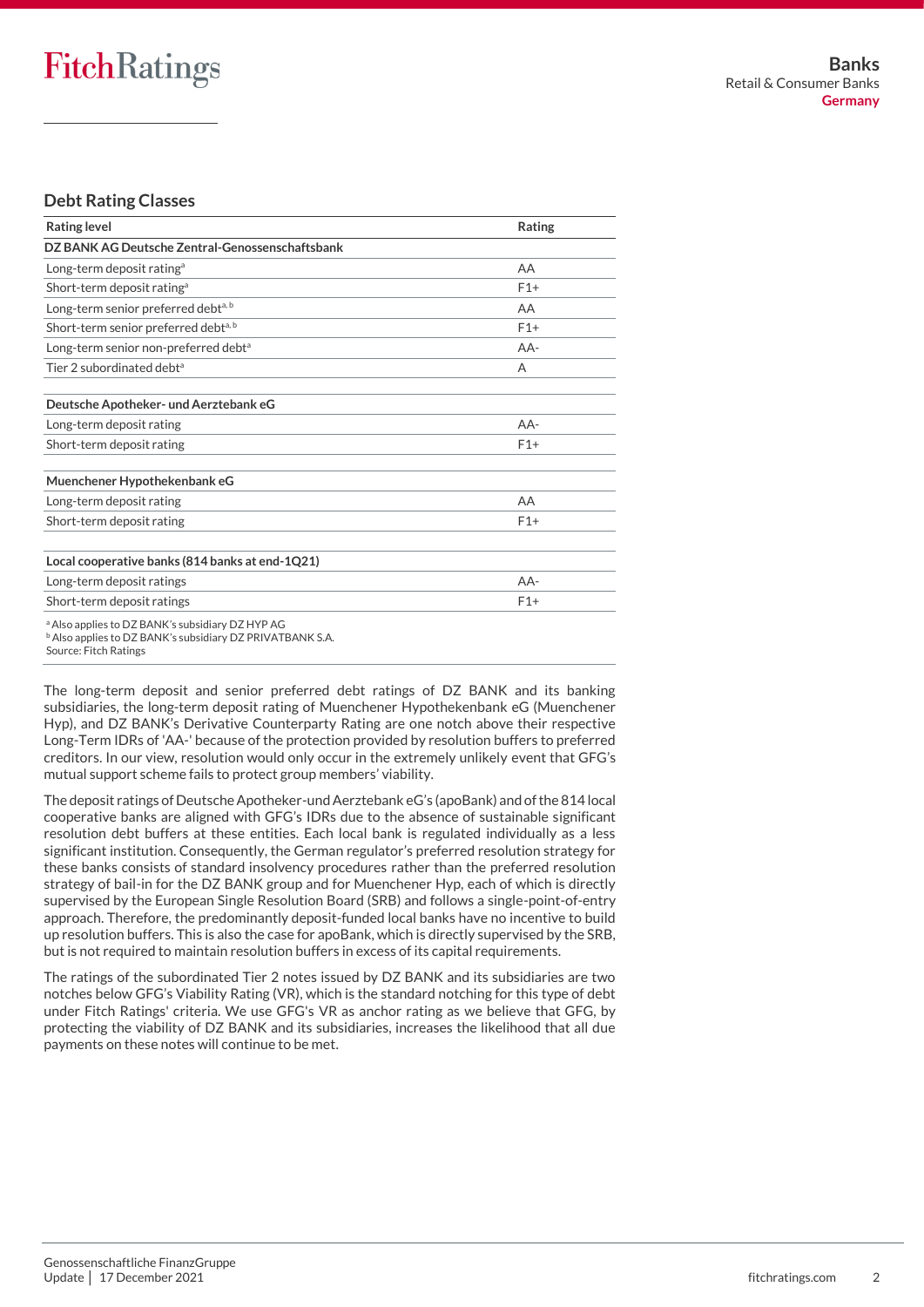# **Ratings Navigator**

|                  |              |                          | <b>Genossenschaftliche FinanzGruppe</b> |                          |                      |                      |                             | <b>ESG Relevance:</b>                                    |                        |                         |                                | <b>Banks</b><br><b>Ratings Navigator</b> |
|------------------|--------------|--------------------------|-----------------------------------------|--------------------------|----------------------|----------------------|-----------------------------|----------------------------------------------------------|------------------------|-------------------------|--------------------------------|------------------------------------------|
|                  | Peer Ratings | Operating<br>Environment | Company Profile                         | Management &<br>Strategy | <b>Risk Appetite</b> | <b>Asset Quality</b> | Earnings &<br>Profitability | <b>Financial Profile</b><br>Capitalisation &<br>Leverage | Funding &<br>Liquidity | <b>Viability Rating</b> | <b>Support Rating</b><br>Floor | <b>Issuer Default</b><br>Rating          |
| aaa              |              |                          |                                         |                          |                      |                      |                             |                                                          |                        | aaa                     | AAA                            | AAA                                      |
| $aa+$            |              |                          |                                         |                          |                      |                      |                             |                                                          |                        | $aa+$                   | $AA+$                          | $AA+$                                    |
| aa               |              |                          |                                         |                          |                      |                      |                             |                                                          |                        | aa                      | AA                             | AA                                       |
| aa-              |              |                          |                                         |                          |                      |                      |                             |                                                          |                        | aa-                     | AA-                            | AA-<br>Stable                            |
| $a+$             |              |                          |                                         |                          |                      |                      |                             |                                                          |                        | $a+$                    | $A+$                           | $A+$                                     |
| $\mathbf{a}$     |              |                          |                                         |                          |                      |                      |                             |                                                          |                        | a                       |                                | $\overline{A}$                           |
| $a-$             |              |                          |                                         |                          |                      |                      |                             |                                                          |                        | $a-$                    | А-                             | A-                                       |
| bb <sub>b+</sub> |              |                          |                                         |                          |                      |                      |                             |                                                          |                        | bb <sub>b+</sub>        | BBB+                           | BBB+                                     |
| bbb              |              |                          |                                         |                          |                      |                      |                             |                                                          |                        | bbb                     | <b>BBB</b>                     | <b>BBB</b>                               |
| bbb-             |              |                          |                                         |                          |                      |                      |                             |                                                          |                        | bbb-                    | BBB-                           | BBB-                                     |
| $bb+$            |              |                          |                                         |                          |                      |                      |                             |                                                          |                        | $bb+$                   | BB+                            | $BB+$                                    |
| bb               |              |                          |                                         |                          |                      |                      |                             |                                                          |                        | bb                      | <b>BB</b>                      | <b>BB</b>                                |
| bb-              |              |                          |                                         |                          |                      |                      |                             |                                                          |                        | bb-                     | BB-                            | BB-                                      |
| $b+$             |              |                          |                                         |                          |                      |                      |                             |                                                          |                        | $b+$                    | $B+$                           | $B+$                                     |
| $\mathbf b$      |              |                          |                                         |                          |                      |                      |                             |                                                          |                        | $\mathbf b$             | в                              | B                                        |
| $b-$             |              |                          |                                         |                          |                      |                      |                             |                                                          |                        | $b-$                    | <b>B-</b>                      | <b>B-</b>                                |
| $CCC +$          |              |                          |                                         |                          |                      |                      |                             |                                                          |                        | $CCC +$                 | CCC+                           | CCC+                                     |
| ccc              |              |                          |                                         |                          |                      |                      |                             |                                                          |                        | CCC                     | CCC                            | CCC                                      |
| CCC-             |              |                          |                                         |                          |                      |                      |                             |                                                          |                        | CCC-                    | CCC-                           | CCC-                                     |
| cc               |              |                          |                                         |                          |                      |                      |                             |                                                          |                        | cc                      | <b>CC</b>                      | CC                                       |
| $\mathbf{c}$     |              |                          |                                         |                          |                      |                      |                             |                                                          |                        |                         | C                              | $\mathbf{C}$                             |
|                  |              |                          |                                         |                          |                      |                      |                             |                                                          |                        |                         | <b>NF</b>                      | D or RD                                  |

|   | <b>Bar Chart Legend</b>                   |        |          |  |  |  |  |  |
|---|-------------------------------------------|--------|----------|--|--|--|--|--|
|   | Vertical bars - VR range of Rating Factor |        |          |  |  |  |  |  |
|   | Bar Colors - Influence on final VR        |        |          |  |  |  |  |  |
|   | Higher influence                          |        |          |  |  |  |  |  |
|   | Moderate influence                        |        |          |  |  |  |  |  |
|   | Lower influence                           |        |          |  |  |  |  |  |
|   | Bar Arrows - Rating Factor Outlook        |        |          |  |  |  |  |  |
| ⇑ | Positive                                  | Ψ      | Negative |  |  |  |  |  |
|   | Evolving                                  | $\Box$ | Stable   |  |  |  |  |  |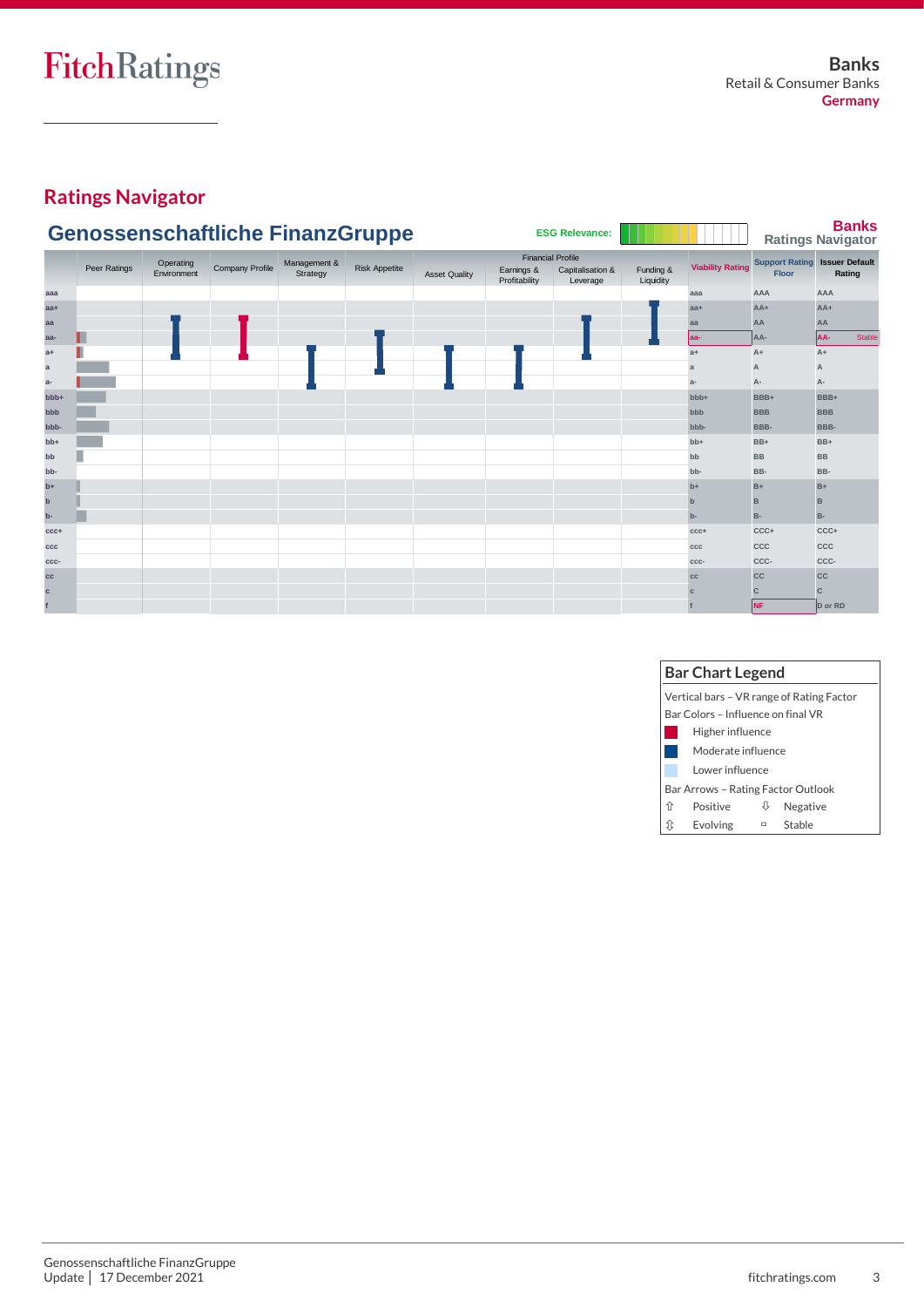# **Significant Changes**

#### **Global Supply Chain Disruptions Slow Down Economic Recovery**

Global supply-side shortages affected the German post-pandemic recovery in 2021. As this shock hitthe country's manufacturing sector severely due to its deep integration in globaltrade flows, Fitch has revised down its 2021 GDP growth forecast for Germany to +2.8% from +3.6%, well below the +5.0% expected for the eurozone. The global supply chain disruptions are likely to persist in 2022 and to result in weak exports for an extended period. There is also a risk of sharp slowdown in China, Germany's second-largest export market (EUR96 billion in 2020). In combination with German corporates' precautionary funding at the start of the pandemic, we expect this to translate into muted corporate loan growth of 2% in 2022, i.e. less than half the expected GDP growth of 4.4%, despite some catch-up after the pandemic.

#### **House Price Inflation and Retail Deposit Charging Mitigate Margin Erosion**

Modest profits will remain the German banking sector's main weakness in 2022, even though we expect GFG to continue to perform considerably better than most domestic peers, both in 2022 and in the longer term. Excessive competition will still prevent adequate loan pricing despite isolated evidence that some competitors have begun to approach new business more selectively. Banks will consequently continue to rely on strong housing loan growth (we expect +7% in each of 2021 and 2022) driven by high housing price inflation (Fitch expects +7% to +9% in 2022 after +13% in 2021, which would result in a doubling of prices nationwide since 2010) to counter the creeping net interest margin erosion.

Charging negative rates on retail deposits is still much less widespread than for corporates. However, alongside housing loan growth, we believe this will be the sector's main earnings stabiliser in 2022, although legal challenges could impede implementation. Fitch believes passing the ECB's -50bp rate on to all retail deposits above EUR10,000 could soon become the market standard as banks are pricing increasingly aggressively, not least because of the rapidly dwindling inhibitions of savings and cooperative banks, which dominate the retail market, in doing so. The need to progress on this front is pressing, as households' rising reinvestment of excess cash into higher-yielding securities failed to curb the growth of German banks' retail deposits below 5% in 2021.

#### **DZ BANK Set to Post Record Profit in 2021 Amid Strong Market Conditions**

DZ BANK's record high pre-tax profit of EUR1.8 billion in 1H21 was already at the upper end of its EUR1.5 billion to EUR2 billion long-term full-year target. This result was mainly driven by the release of precautionary pandemic-related loan impairment charges (LICs) booked in 2020 and booming capital markets. The latter led to a strong performance of the asset management and insurance businesses, which together accounted for more than 70% of DZ BANK's pre-tax profit. Strong market conditions have persisted in 2H21. In combination with expected low LICs in the German banking sector, we believe this could lead to a full-year pre-tax profit close to EUR3 billion at DZ BANK. In addition, DZ BANK's product suppliers pay high distribution fees to GFG's local banks. Hence, DZ BANK will make a very high contribution to GFG's 2021 profit.

In 1H21, NII declined by 5% yoy at DZ BANK (consolidated) and by 12% at its subsidiary BSH, Germany's leading home loan and savings institution (Bausparkasse), despite strong loan origination. BSH used to be DZ BANK's third pillar of sizeable and reliable earnings beside asset management and insurance. BSH still outperforms its domestic peers due to the strong distribution capabilities of GFG's local banks, but pressure on its NII is rising due to the Bausparkasse model's high vulnerability to low interest rates and limited flexibility. DZ BANK's participation in the ECB's TLTRO is likely to mitigate the decline in DZ BANK's NII in 2021. However, we expect muted demand for corporate loans to exacerbate the pressure on NII in 2022.

As the third-largest German asset manager and the local cooperative banks' product supplier, DZ BANK benefits from retail customers in search of yield, who increasingly invest in investment funds (almost 40% of DZ BANK's EUR24 billion net new money in 1H21 came from retail customers). We expect this to continue in 2022, even though capital market performance is likely to normalise. This is because negative interest rates charged on current accounts and the unusually high inflation strong incentivise traditionally risk-adverse German households to reallocate their savings to higher-yielding investment products.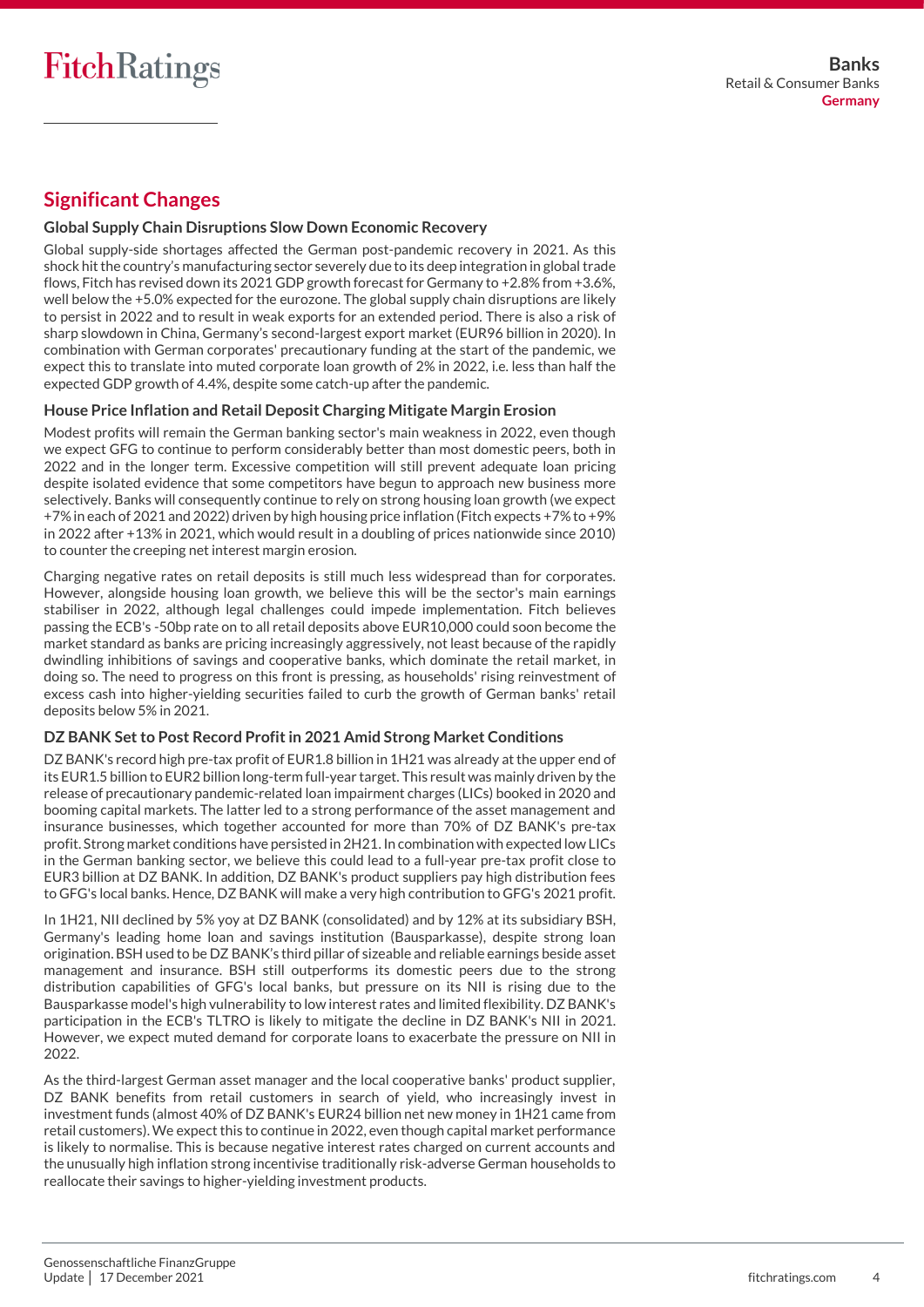## **Summary Financials and Key Ratios**

|                                             | 31 Dec 20 |                         | 31 Dec 19              | 31 Dec 18               | 31 Dec 17              |
|---------------------------------------------|-----------|-------------------------|------------------------|-------------------------|------------------------|
|                                             | (USDm)    | (EURm)                  | (EURm)                 | (EURm)                  | (EURm)                 |
| Summary income statement                    |           |                         |                        |                         |                        |
| Net interest and dividend income            | 22,364    | 18,382                  | 18,185                 | 18,368                  | 18,638                 |
| Net fees and commissions                    | 9,050     | 7,439                   | 7,092                  | 6,816                   | 6,491                  |
| Other operating income                      | 2,151     | 1,768                   | 3,665                  | 817                     | 2,247                  |
| Total operating income                      | 33,565    | 27,589                  | 28,942                 | 26,001                  | 27,376                 |
| Operating costs                             | 21,943    | 18,036                  | 18,142                 | 18,079                  | 17,884                 |
| Pre-impairment operating profit             | 11,622    | 9,553                   | 10,800                 | 7,922                   | 9,492                  |
| Loan and other impairment charges           | 2,831     | 2,327                   | 832                    | 151                     | 576                    |
| Operating profit                            | 8,791     | 7,226                   | 9,968                  | 7,771                   | 8,916                  |
| Other non-operating items (net)             | n.a.      | n.a.                    | 211                    | n.a.                    | n.a.                   |
| Tax                                         | 2,667     | 2,192                   | 3,133                  | 2,369                   | 2,843                  |
| Net income                                  | 6,124     | 5,034                   | 7,046                  | 5,402                   | 6,073                  |
| Other comprehensive income                  | n.a.      | n.a.                    | 1,055                  | $-453$                  | $-208$                 |
| Fitch comprehensive income                  | 6,124     | 5,034                   | 8,101                  | 4,949                   | 5,865                  |
| Summary balance sheet                       |           |                         |                        |                         |                        |
| Assets                                      |           |                         |                        |                         |                        |
| Gross Ioans                                 | 1,083,475 | 890,576                 | 844,552                | 794,916                 | 761,880                |
| Loan loss allowances                        | 12,738    | 10,470                  | 9,119                  | 8,988                   | 7,363                  |
| Net loans                                   | 1,070,737 | 880,106                 | 835,433                | 785,928                 | 754,517                |
| Interbank                                   | 24,004    | 19,730                  | 22,439                 | 18,800                  | 51,042                 |
| Derivatives                                 | n.a.      | n.a.                    | 25,232                 | 20,530                  | 22,325                 |
| Other securities and earning assets         | 509,265   | 418,597                 | 390,104                | 371,554                 | 363,597                |
| Total earning assets                        | 1,604,005 | 1,318,433               | 1,273,208              | 1,196,812               | 1,191,481              |
| Cash and due from banks                     | 147,161   | 120,961                 | 87,421                 | 75,169                  | 32,594                 |
| Other assets                                | 44,448    | 36,535                  | 23,459                 | 21,196                  | 19,241                 |
| <b>Total assets</b>                         | 1,795,615 | 1,475,929               | 1,384,088              | 1,293,177               | 1,243,316              |
| Liabilities                                 |           |                         |                        |                         |                        |
| Customer deposits                           | 1,141,020 | 937,876                 | 880,398                | 842,420                 | 801,031                |
| Interbank and other short-term funding      | 195,780   | 160,924                 | 156,316                | 119,300                 | 113,065                |
| Other long-term funding                     | 76,410    | 62,806                  | 46,793                 | 58,677                  | 68,581                 |
| Trading liabilities and derivatives         | 56,932    | 46,796                  | 54,896                 | 48,742                  | 44,181                 |
| Total funding                               | 1,470,142 | 1,208,402               | 1,138,403              | 1,069,139               | 1,026,858              |
| Other liabilities                           | 177,304   | 145,737                 | 129,525                | 116,160                 | 111,608                |
| Preference shares and hybrid capital        | n.a.      | n.a.                    | 204                    | 243                     | 492                    |
| Total equity                                | 148,170   | 121,790                 | 115,956                | 107,635                 | 104,358                |
| Total liabilities and equity                | 1,795,615 | 1,475,929               | 1,384,088              | 1,293,177               | 1,243,316              |
| Exchange rate                               |           | $USD1 =$<br>EUR0.821963 | $USD1 =$<br>EUR0.89015 | $USD1 =$<br>EUR0.873057 | $USD1 =$<br>EUR0.83382 |
| Source: Fitch Ratings, Fitch Solutions, CFG |           |                         |                        |                         |                        |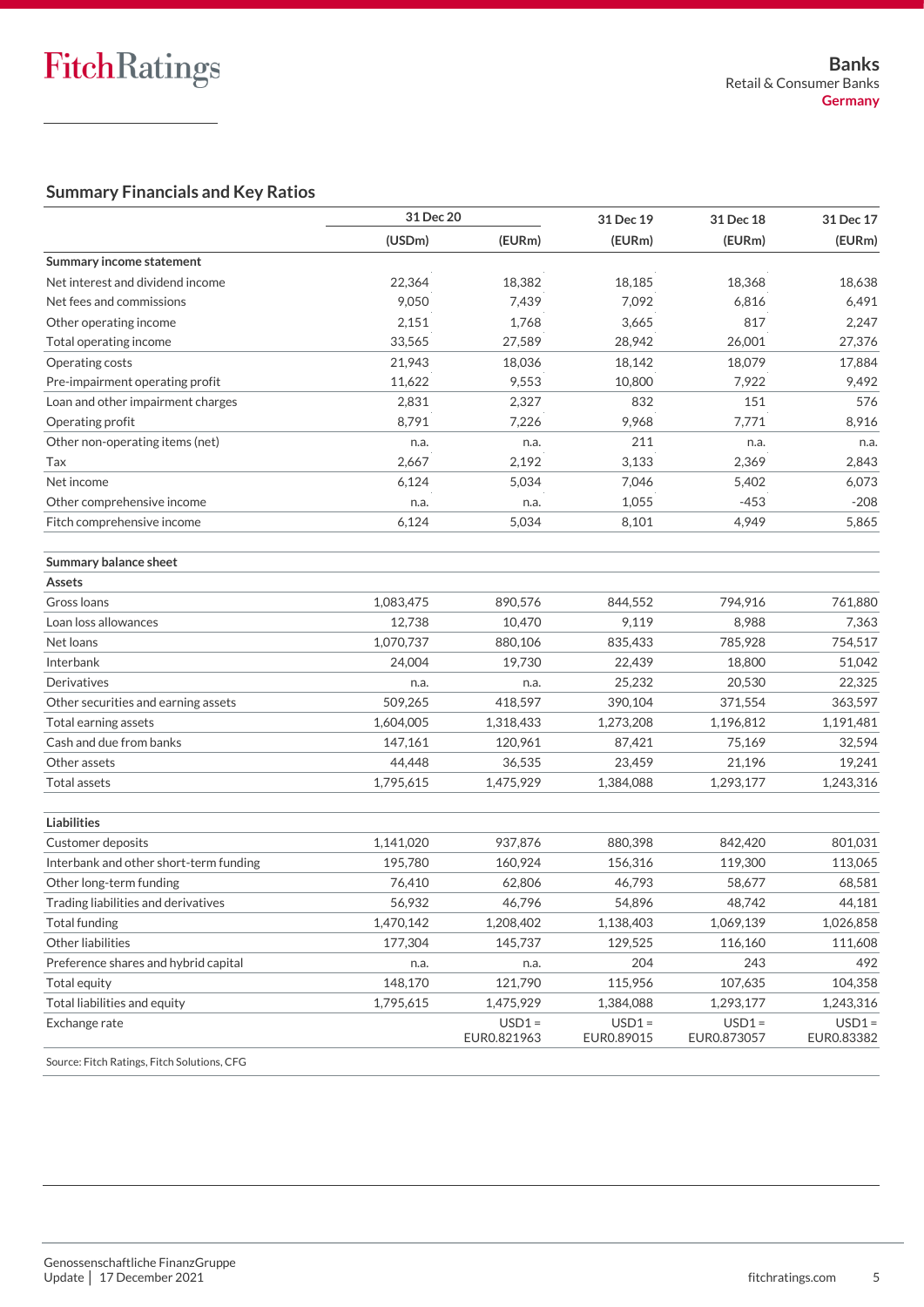### **Summary Financials and Key Ratios**

|                                                                              | 31 Dec 20 | 31 Dec 19 | 31 Dec 18 | 31 Dec 17 |
|------------------------------------------------------------------------------|-----------|-----------|-----------|-----------|
| Ratios (annualised as appropriate)                                           |           |           |           |           |
| Profitability                                                                |           |           |           |           |
| Operating profit/risk-weighted assets                                        | 1.0       | 1.5       | 1.2       | 1.5       |
| Net interest income/average earning assets                                   | 1.4       | 1.5       | 1.5       | 1.6       |
| Non-interest expense/gross revenue                                           | 65.4      | 63.2      | 69.9      | 65.6      |
| Net income/average equity                                                    | 4.2       | 6.3       | 5.1       | 6.0       |
| <b>Asset quality</b>                                                         |           |           |           |           |
| Growth in gross loans                                                        | 5.5       | 6.2       | 4.3       | 3.9       |
| Loan impairment charges/average gross loans                                  | 0.3       | 0.1       | 0.0       | 0.1       |
| Capitalisation                                                               |           |           |           |           |
| Common equity Tier 1 ratio (excluding reserves for<br>general banking risks) | 14.4      | 13.6      | 13.5      | 13.3      |
| Tangible common equity/tangible assets                                       | 8.3       | 8.2       | 8.3       | 8.4       |
| Basel leverage ratio                                                         | 7.5       | 7.0       | 6.9       | 6.8       |
| <b>Funding and liquidity</b>                                                 |           |           |           |           |
| Loans/customer deposits                                                      | 95.0      | 95.9      | 94.4      | 95.1      |
| Liquidity coverage ratio                                                     | n.a.      | 174.3     | 166.0     | 161.0     |
| Customer deposits/funding                                                    | 77.6      | 79.0      | 80.5      | 79.9      |
| Source: Fitch Ratings, Fitch Solutions, CFG                                  |           |           |           |           |

# **Sovereign/Institutional Support Assessment**

The Support Rating and Support Rating Floor reflect our view that, due to the EU's Bank Recovery and Resolution Directive, GFG's senior creditors can no longer rely on full extraordinary support from the German sovereign if a member bank becomes non-viable.<br>'

| <b>Support Rating Floor:</b>                       |          |                | <b>NF</b> |
|----------------------------------------------------|----------|----------------|-----------|
| <b>Support Factors</b>                             | Positive | <b>Neutral</b> | Negative  |
| Sovereign ability to support system                |          |                |           |
| Size of banking system relative to economy         |          |                |           |
| Size of potential problem                          |          |                |           |
| Structure of banking system                        |          |                |           |
| Liability structure of banking system              |          |                |           |
| Sovereign financial flexibility (for rating level) |          |                |           |
| Sovereign propensity to support system             |          |                |           |
| Resolution legislation with senior debt bail-in    |          |                |           |
| Track record of banking sector support             |          |                |           |
| Government statements of support                   |          |                |           |
| Sovereign propensity to support bank               |          |                |           |
| Systemic importance                                |          |                |           |
| Liability structure of bank                        |          |                |           |
| Ownership                                          |          |                |           |
| Specifics of bank failure                          |          |                |           |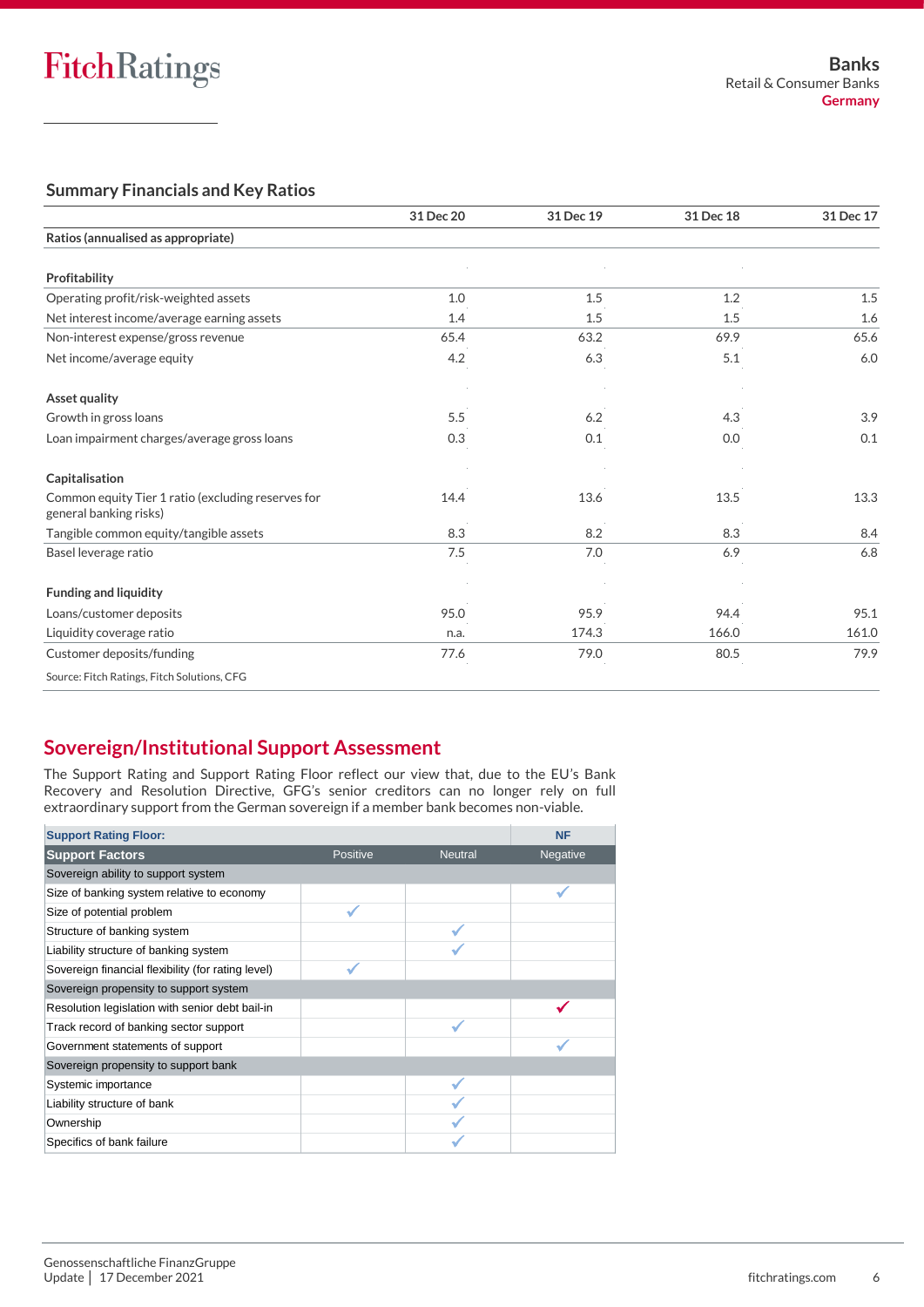**Banks Ratings Navigator**

2 1 **DESG S** 

# **Environmental, Social and Governance Considerations**

#### FitchRatings **Genossenschaftliche FinanzGruppe**

#### **Credit-Relevant ESG Derivation**

Genossenschaftliche FinanzGruppe has 5 ESG potential rating drivers Senossenschaftliche FinanzGruppe has exposure to compilance risks including fair lending practices, mis-selling, repossession/foreclosure practices, consumer data protection (data security)<br>but this has very low impact on key driver 0 issues driver 0 issues potential driver 5 issues Governance is minimally relevant to the rating and is not currently a driver. 5 4 3

| <b>Environmental (E)</b>                                         |                |                                                                                                                                                                                                           |                                                                                    |                          |
|------------------------------------------------------------------|----------------|-----------------------------------------------------------------------------------------------------------------------------------------------------------------------------------------------------------|------------------------------------------------------------------------------------|--------------------------|
| <b>General Issues</b>                                            | E Score        | <b>Sector-Specific Issues</b>                                                                                                                                                                             | Reference                                                                          | <b>E</b> Scale           |
| GHG Emissions & Air Quality                                      | $\overline{1}$ | n.a.                                                                                                                                                                                                      | n.a.                                                                               | 5                        |
| <b>Energy Management</b>                                         | $\mathbf{1}$   | n.a.                                                                                                                                                                                                      | n.a.                                                                               | $\overline{4}$           |
| Water & Wastewater Management                                    | $\mathbf{1}$   | n.a.                                                                                                                                                                                                      | n.a.                                                                               | 3                        |
| Waste & Hazardous Materials<br>Management: Ecological Impacts    | $\mathbf{1}$   | n.a.                                                                                                                                                                                                      | n.a.                                                                               | $\mathfrak{p}$           |
| Exposure to Environmental<br>Impacts                             | $\mathfrak{p}$ | Impact of extreme weather events on assets and/or operations and<br>corresponding risk appetite & management; catastrophe risk; credit<br>concentrations                                                  | Company Profile; Management &<br>Strategy; Risk Appetite; Asset<br>Quality         | $\overline{1}$           |
| Social (S)<br><b>General Issues</b>                              | S Score        | <b>Sector-Specific Issues</b>                                                                                                                                                                             | Reference                                                                          | <b>S</b> Scale           |
| Human Rights, Community<br>Relations, Access & Affordability     | $\mathfrak{p}$ | Services for underbanked and underserved communities: SME and<br>community development programs; financial literacy programs                                                                              | Company Profile; Management &<br>Strategy; Risk Appetite                           | 5                        |
| Customer Welfare - Fair<br>Messaging, Privacy & Data<br>Security | 3              | Compliance risks including fair lending practices, mis-selling,<br>repossession/foreclosure practices, consumer data protection (data<br>security)                                                        | Operating Environment; Company<br>Profile; Management & Strategy; Risk<br>Appetite | $\overline{4}$           |
| Labor Relations & Practices                                      | $\mathfrak{p}$ | Impact of labor negotiations, including board/employee compensation<br>and composition                                                                                                                    | Company Profile; Management &<br>Strategy                                          | $\overline{3}$           |
| <b>Employee Wellbeing</b>                                        | $\mathbf{1}$   | n.a.                                                                                                                                                                                                      | n.a.                                                                               | $\overline{\phantom{0}}$ |
| <b>Exposure to Social Impacts</b>                                | $\overline{2}$ | Shift in social or consumer preferences as a result of an institution's<br>social positions, or social and/or political disapproval of core banking<br>practices                                          | Company Profile; Financial Profile                                                 | $\overline{1}$           |
| Governance (G)                                                   |                |                                                                                                                                                                                                           |                                                                                    |                          |
| <b>General Issues</b>                                            | <b>G</b> Score | <b>Sector-Specific Issues</b>                                                                                                                                                                             | Reference                                                                          | <b>G</b> Scale           |
| Management Strategy                                              | 3              | Operational implementation of strategy                                                                                                                                                                    | Management & Strategy                                                              | 5                        |
| Governance Structure                                             | 3              | Board independence and effectiveness; ownership concentration;<br>protection of creditor/stakeholder rights; legal /compliance risks;<br>business continuity; key person risk; related party transactions | Management & Strategy; Earnings &<br>Profitability; Capitalisation &<br>Leverage   | $\overline{4}$           |
| <b>Group Structure</b>                                           | 3              | Organizational structure; appropriateness relative to business model;<br>opacity; intra-group dynamics; ownership                                                                                         | Company Profile                                                                    | 3                        |
| <b>Financial Transparency</b>                                    | 3              | Quality and frequency of financial reporting and auditing processes                                                                                                                                       | Management & Strategy                                                              | $\overline{\phantom{0}}$ |
|                                                                  |                |                                                                                                                                                                                                           |                                                                                    |                          |

Unless otherwise disclosed in this section, the highest level of ESG credit relevance is a score of '3'. This means ESG issues are credit neutral or have only a minimal credit impact on the entity, either due to their nature or the way in which they are being managed by the entity. For more information on Fitch's ESG Relevance Scores, visit [www.fitchratings.com/esg.](http://www.fitchratings.com/esg)

# **How to Read This Page** From 1 to 7 the Tauranties range from 1 to 5 based on a 15-level color gradation. Red (5) is most relevant and green (1) is least relevant.

not a rating drive

**The Environmental (E), Social (S) and Governance (G) tables** break out the individual components of the scale. The right-hand box shows the aggregate E, S, or G score. General Issues are relevant across all markets with Sector-**How to Read This Page**<br>
ESG scores range from 1 to 5 based on a 15-level color gradation. Red (5) is<br>
most relevant and green (1) is least relevant.<br> **The Environmental (E), Social (S) and Governance (G) tables** break out How to Read This Page<br>ESG scores range from 1 to 5 based on a 15-level color gradation. Red (5) is<br>most relevant and green (1) is least relevant.<br>The Environmental (E), Social (S) and Governance (G) tables break out the<br>ch The Environmental (E), Social (S) and Governance (G) tables break out the credit relevant of the scale. The right-hand box shows the agengate E, S, or G sore. General Issues are relevant across all markets with Sector-spec

4 issues 5 issues

**The Credit-Relevant ESG Derivation table** shows the overall ESG score. This summarize the issuing entity's sub-component ESG scores. The box on the far<br>left identifies some of the main ESG issues that are drivers or potential drivers<br>of the issuing entity's credit rating (corresponding with scores

**Classification** of ESG issues has been developed from Fitch's sector ratings criteria. The General Issues and Sector-Specific Issues charged classification standards published by the United Nations Principles for Generali left identifies some of the main ESG issues that are drivers or potential drivers<br>of the issuing entity's credit rating (corresponding with scores of 3, 4 or 5) and<br>provides a brief explanation for the score.<br>**Classificati** 

Sector references in the scale definitions below refer to Sector as displayed in the Sector Details box on page 1 of the navigator.

| <b>CREDIT-RELEVANT ESG SCALE</b>                                 |  |                                                                                                                                                                                                     |  |  |  |  |  |
|------------------------------------------------------------------|--|-----------------------------------------------------------------------------------------------------------------------------------------------------------------------------------------------------|--|--|--|--|--|
| How relevant are E, S and G issues to the overall credit rating? |  |                                                                                                                                                                                                     |  |  |  |  |  |
| $5\overline{5}$                                                  |  | Highly relevant, a key rating driver that has a significant impact on<br>the rating on an individual basis. Equivalent to "higher" relative<br>importance within Navigator.                         |  |  |  |  |  |
| 4                                                                |  | Relevant to rating, not a key rating driver but has an impact on the<br>rating in combination with other factors. Equivalent to "moderate"<br>relative importance within Navigator.                 |  |  |  |  |  |
| $\mathbf{3}$                                                     |  | Minimally relevant to rating, either very low impact or actively<br>managed in a way that results in no impact on the entity rating.<br>Equivalent to "lower" relative importance within Navigator. |  |  |  |  |  |
| $\overline{\mathcal{L}}$                                         |  | Irrelevant to the entity rating but relevant to the sector.                                                                                                                                         |  |  |  |  |  |
|                                                                  |  | Irrelevant to the entity rating and irrelevant to the sector.                                                                                                                                       |  |  |  |  |  |